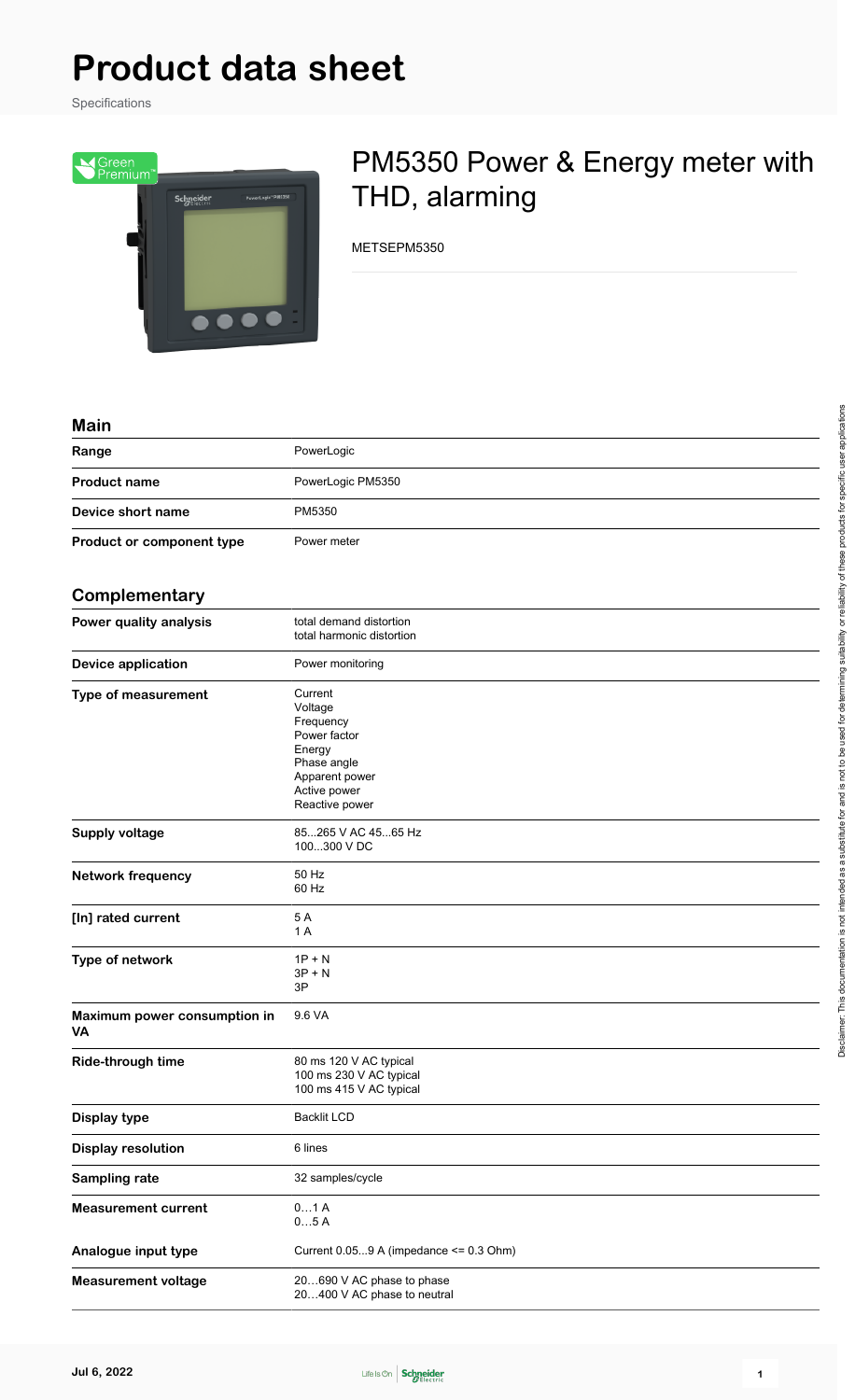| <b>Frequency measurement range</b> | 4570 Hz                                                                                                                                                                                                                                                             |
|------------------------------------|---------------------------------------------------------------------------------------------------------------------------------------------------------------------------------------------------------------------------------------------------------------------|
| Number of inputs                   | 4 digital                                                                                                                                                                                                                                                           |
| <b>Measurement accuracy</b>        | Current 0.3 %<br>Voltage 0.3 %<br>Frequency 0.05 %<br>Power factor +/- 0.005                                                                                                                                                                                        |
| <b>Accuracy class</b>              | Class 0.5S active energy conforming to IEC 62053-22<br>Class 0.5 active energy conforming to IEC 61557-12<br>Class 3 reactive energy conforming to IEC 62053-23<br>Class 2 reactive energy conforming to IEC 61557-12<br>Class 0.5 power conforming to IEC 61557-12 |
| <b>Number of outputs</b>           | 2 relay                                                                                                                                                                                                                                                             |
| <b>Information displayed</b>       | Tariff (4)                                                                                                                                                                                                                                                          |
| <b>Communication port protocol</b> | <b>JBUS</b><br>Modbus RTU and ASCII at 9.6, 19.2 and 38.4 kbauds                                                                                                                                                                                                    |
| <b>Communication port support</b>  | Terminal block: RS485                                                                                                                                                                                                                                               |
| Data recording                     | Min/max of instantaneous values<br>Alarms                                                                                                                                                                                                                           |
| <b>Connections - terminals</b>     | Voltage circuit: screw terminal block4<br>Control circuit: screw terminal block2<br>Current transformer: screw terminal block6<br>Input/output circuit: screw terminal block6<br>Relay output: screw terminal block4<br>Ethernet network: RJ45 connector            |
| <b>Mounting mode</b>               | Flush-mounted                                                                                                                                                                                                                                                       |
| Type of installation               | Indoor installation                                                                                                                                                                                                                                                 |
| <b>Standards</b>                   | IEC 61010-1                                                                                                                                                                                                                                                         |
| <b>Product certifications</b>      | <b>CE</b><br><b>CULus</b>                                                                                                                                                                                                                                           |
| Width                              | 96 mm                                                                                                                                                                                                                                                               |
| <b>Depth</b>                       | 44 mm                                                                                                                                                                                                                                                               |
| Height                             | 96 mm                                                                                                                                                                                                                                                               |
| Net weight                         | $0.25$ kg                                                                                                                                                                                                                                                           |
| <b>Environment</b>                 |                                                                                                                                                                                                                                                                     |

| <b>Electromagnetic compatibility</b> | Limitation of voltage changes, voltage fluctuations and flicker in low-voltage conforming to IEC |
|--------------------------------------|--------------------------------------------------------------------------------------------------|
|                                      | 61000-3-3                                                                                        |
|                                      | Electrostatic discharge conforming to IEC 61000-4-2                                              |
|                                      | Susceptibility to electromagnetic fields conforming to IEC 61000-4-3                             |
|                                      | Electrical fast transient/burst immunity test conforming to IEC 61000-4-4                        |
|                                      | 1.2/50 µs shock waves immunity test conforming to IEC 61000-4-5                                  |
|                                      | Conducted RF disturbances conforming to IEC 61000-4-6                                            |
|                                      | Immunity to impulse waves conforming to IEC 61000-4-12                                           |
|                                      | Conducted and radiated emissions class A conforming to EN 55011                                  |
|                                      | Limits for harmonic current emissions conforming to IEC 61000-3-2                                |
|                                      |                                                                                                  |
| Overvoltage category                 | Ш                                                                                                |
| IP degree of protection              | IP30 back: conforming to IEC 60529                                                               |
|                                      | IP51 front face: conforming to IEC 60529                                                         |
|                                      |                                                                                                  |
| <b>Relative humidity</b>             | 095 % at 50 °C                                                                                   |
|                                      |                                                                                                  |
| <b>Pollution degree</b>              | 2                                                                                                |
| Ambient air temperature for          | $-2570 °C$                                                                                       |
| operation                            |                                                                                                  |
|                                      |                                                                                                  |
| Ambient air temperature for          | $-4085 °C$                                                                                       |
| storage                              |                                                                                                  |
|                                      |                                                                                                  |
| <b>Operating altitude</b>            | $03000$ m                                                                                        |
|                                      |                                                                                                  |
|                                      |                                                                                                  |

## **Packing Units**

**Unit Type of Package 1** PCE